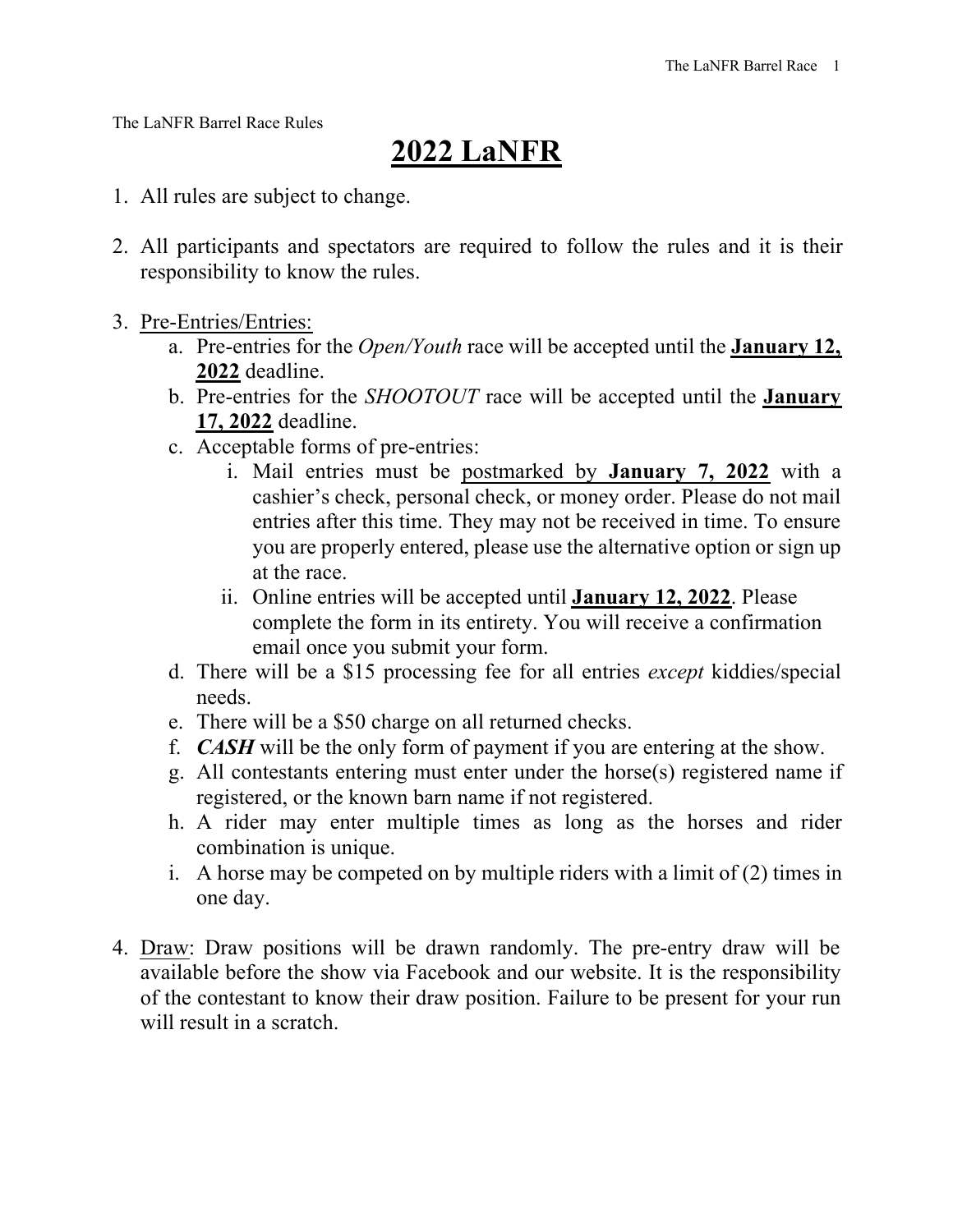- 5. Horse/Rider Substitution: Will be accepted until January 14, 2022. After this time, a \$10 fee per change will be charged. All changes must be made before the first horse runs each day.
- 6. Draw Outs: A draw out refund for entry fees may be submitted up until **January 14, 2022 at 11:59 p.m**. ABSOLUTELY NO REFUNDS WILL BE GIVEN AFTER THIS DATE. A 90% refund will be granted until the deadline with a vet release, doctor's release, or visible sickness/illness only. AGAIN, NO REFUNDS WILL BE GIVEN AFTER **JANUARY 14, 2022 AT 11:59 P.M**. FOR ANY REASON.
- 7. WPRA/BBR: All contestants must provide their card number/member number and the full registered name of the horse when entering. Failure to do so will prevent us from reporting your standings.
- 8. Raise The Stakes Shootout: The pre-entry deadline for the shootout is **January 17, 2022**. The mail-in entry deadline is **January 7, 2022**. After the mail-in deadline, you must enter online. You **MUST** pre-enter for the shootout. We will not take on-site entries for the shootout. The Shootout will not start before 6:30 pm on Friday, January 21, 2022. It will be a 2D with ½ second splits. Contestants for the shootout will not be allowed to roll their times to the Open Warm Up Race or any Sidepots. If a rider wishes to sell their spot, they must contact The LaNFR personnel first. There will be no refunds for the Shootout. All contestants are required to wear a cowboy hat or helmet, a long sleeve button down western shirt, jeans, and boots. The Shootout will start with a fresh drag. There will be a regular drag every 3 horses and a big drag every 30. The payout will vary depending on the number of horses entered. The payout from the previous year with 60 horses entered:
	- $1D$  1st \$2,800.00  $1D$   $2<sup>nd</sup>$  - \$2,100.00 1D 3rd - \$1,400.00  $1D 4<sup>th</sup> - 700.00$  $2D1^{st} - $2,000.00$ 2D 2nd - \$1,500.00 2D 3rd - \$1000.00  $2D 4<sup>th</sup> - $500.00.$

Adjustments will be made based on the number of entries.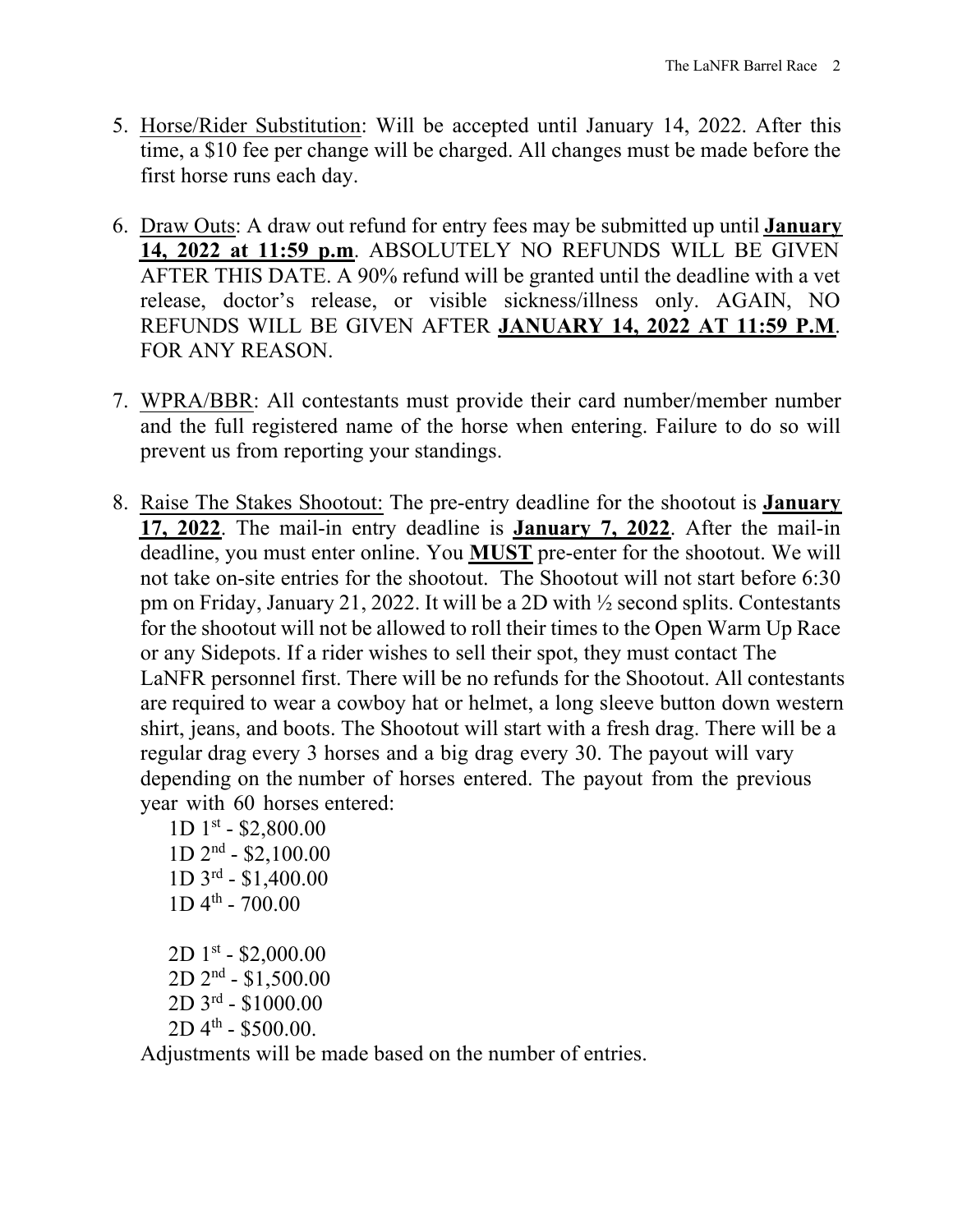- 9. Youth 5D: 80% of entry fees and 100% of all added money will be paid out in a 5D format. Added money and money from entry fees will be distributed between the divisions in the following manner: 1D 30%, 2D 25%, 3D 20%, 4D 15%, and 5D 10%. The number of positions paid out per division will be determined by the number of entries. Rider must be 13 years of age or younger as of January 1, 2022.
- 10.Open 5D: 80% of entry fees and 100% of all added money will be paid out in a 5D format. Added money and money from entry fees will be distributed between the divisions in the following manner: 1D 30%, 2D 25%, 3D 20%, 4D 15%, and 5D 10%. The number of positions paid out per division will be determined by the number of entries.
- 11.Junior Side Pot: This is a rollover option *ONLY*! Rider must be entered in Open to be eligible to enter this side pot. Rider must be 14-18 years of age as of January 1, 2022. Must be able to show proof of Birthday. 80% of entry fees will be paid out in a 5D format. Percentages per division will be the same as Open, 1D 30%, 2D 25%, 3D 20%, 4D 15%, and 5D 10%. The number of positions paid out per division will be determined by the number of entries.
- 12.Adult Side Pot: This is a rollover option *ONLY*! Rider must be entered in Open to be eligible to enter this side pot. Rider must be between the ages of 19-39 as of January 1, 2022. Must be able to show proof of Birthday. 80% of entry fees will be paid out in a 5D format. Percentages per division will be the same as Open, 1D 30%, 2D 25%, 3D 20%, 4D 15%, and 5D 10%. The number of positions paid out per division will be determined by the number of entries.
- 13.Senior Side Pot: This is a rollover option *ONLY*! Rider must be entered in Open to be eligible to enter this side pot. Rider must be 40 years of age or older as of January 1, 2022. Must be able to show proof of Birthday. 80% of entry fees will be paid out in a 5D format. Percentages per division will be the same as Open, 1D 30%, 2D 25%, 3D 20%, 4D 15%, and 5D 10%. The number of positions paid out per division will be determined by the number of entries.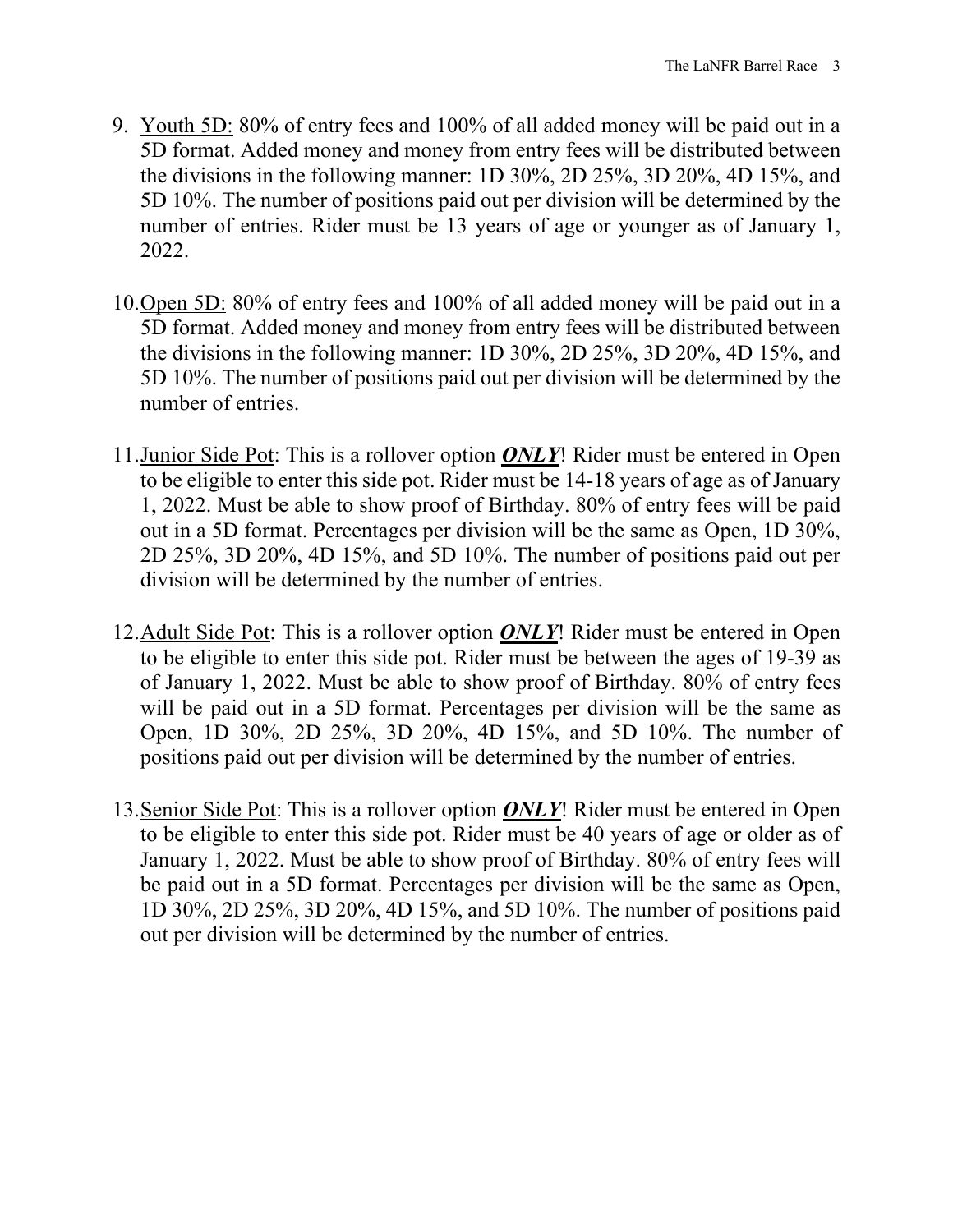- 14. Open Race, Youth Race & Side Pot Races will run in a 5D format: 1D=Fastest time of the race 2D=Fastest time of the race  $\pm 0.500$ 3D=Fastest time of the race + 1.000 second  $4D=Fastest$  time of the race  $+1.500$  seconds 5D=Fastest time of the race + 2.000 seconds
- 15. Raise The Stakes Shootout will run in a 2D format: 1D=Fastest time of the race 2D=Fastest time of the race  $\pm 0.500$
- 16.Kiddie/Special Needs Barrels: Rider must be 8 years of age or younger as of January 1, 2022 or require assistance in riding. Each rider will receive a \$5 payout.
- 17. Exhibitions: Timed exhibitions will be available for \$5 per run Friday from 11:00 a.m. - 5:00 p.m. Tickets may be purchased on Friday in the office.
- 18.Dress Code: All riders are required to wear a cowboy hat or helmet, a long sleeve button down western shirt, jeans, and boots for **THE RAISE THE STAKES SHOOTOUT and SATURDAY**. Failure to do so will result in an automatic disqualification.
- 19. Timer Malfunctions: In the event that the timers fail, a re-run will be awarded before the next 50 big drag with a fresh drag or at the end of the Open that day with a fresh drag. If the barrels are not placed properly on their markers, a re-run will be awarded as well. No penalties will be applied.
- 20. Fines: All fines are to be paid in cash at the desk. Contestants with outstanding fines will not be allowed to compete until all fines have been paid.
- 21. Drags: The Open/Youth Multi-Race race will start each day with a fresh drag. There will be a regular drag every 5 and a big drag every 50. The Raise The Stakes Shootout will start with a fresh drag. There will be a regular drag every 3 and a big drag every 30.
- 22. Awards/Money: A contestant does not have to be present to receive awards or pick up money won but will be required to pay for postage for mailing check. Money will be paid via check at the show. If a contestant has left before collecting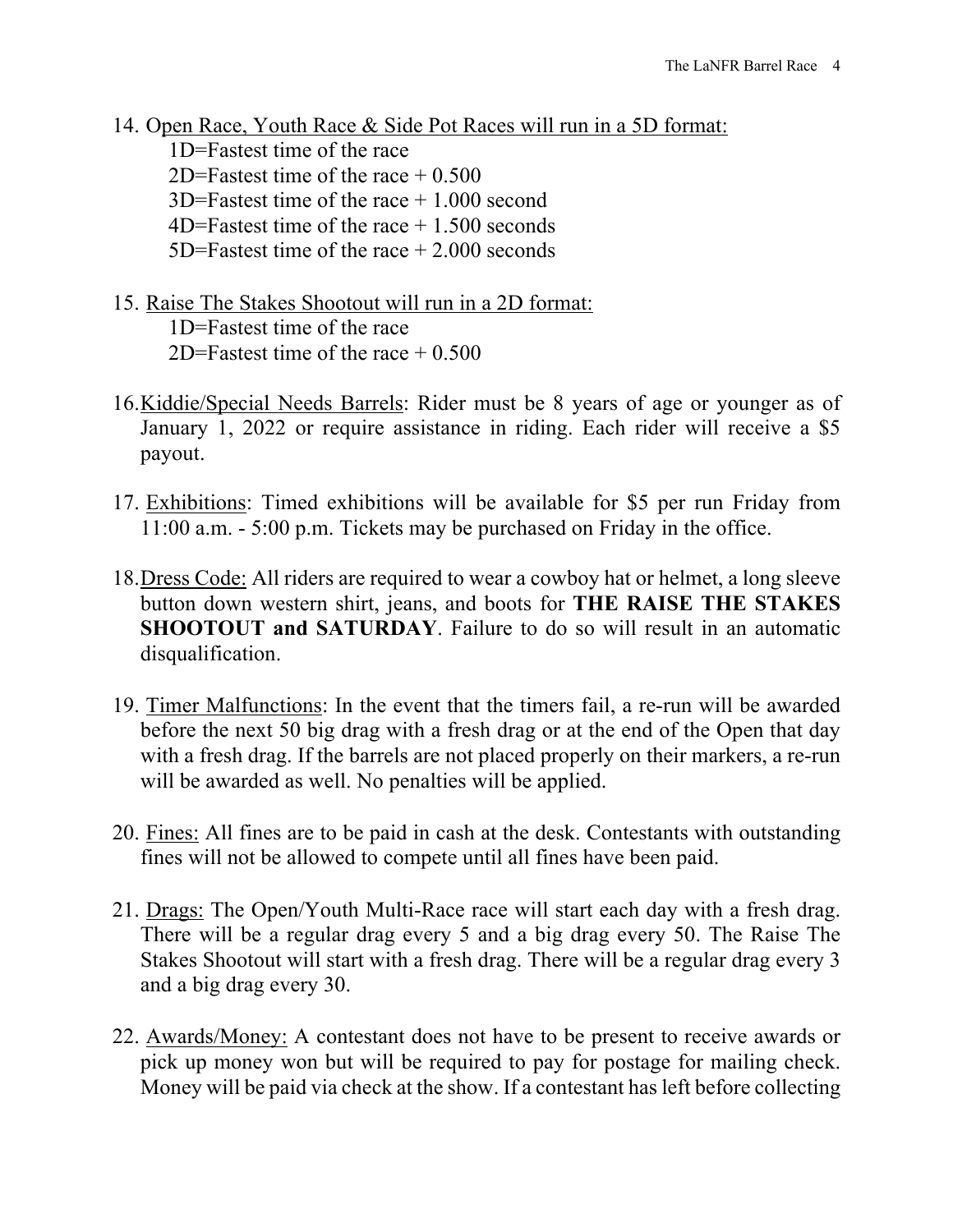awards or money, they may designate someone to collect the awards or money on their behalf, but they are required to sign in your place.

- 23. Ties: In the event of a tie for awards, the tie will be broken by the flip of a coin or a run off which will be decided on by the contestants. If the contestant(s) are not present, a member of The LaNFR Barrel personnel will stand in their place. If there is a tie in the placings, the money for that place will be divided equally.
- 24. Vendors: There will be no selling of any type of merchandise or service on the facility grounds without a vendor contract.
- 25. Check In: Please make sure to check in upon arrival and take care of any office business you may have. You may check in to your stalls and RV's in the show office. All contestants should confirm their draw position.
- 26. Contestants are responsible for knowing their draw position. If a contestant rides out of turn or runs a horse in the incorrect order, they will be automatically disqualified.
- 27. You will have 3 gate calls to break the plane of the alley way. After the  $2<sup>nd</sup>$  gate call, the announcer will then give you 60 seconds to break the plane of the alley way. If you do not break the plane of the alley way by the end of the 60 seconds, the announcer will call your name one final time and then you will be disqualified.
- 28. A no-time will be given to a contestant for any of the following reasons:
	- a. If a contestant runs out of turn or runs a horse out of turn.
	- b. If the contestant breaks the pattern.
	- c. If a contestant does not keep forward motion after breaking the plane of the alley.
	- **d.** If the contestant falls off their horse or the horse trips/stumbles/falls (other than "official broadside" to be determined by LaNFR personnel) in such a break the pattern.
	- f. If the contestant is unable to get their horse in the arena by the previous stated time limit.
	- g. If the contestant breaks any rules listed in the rule book, it could result in disqualification.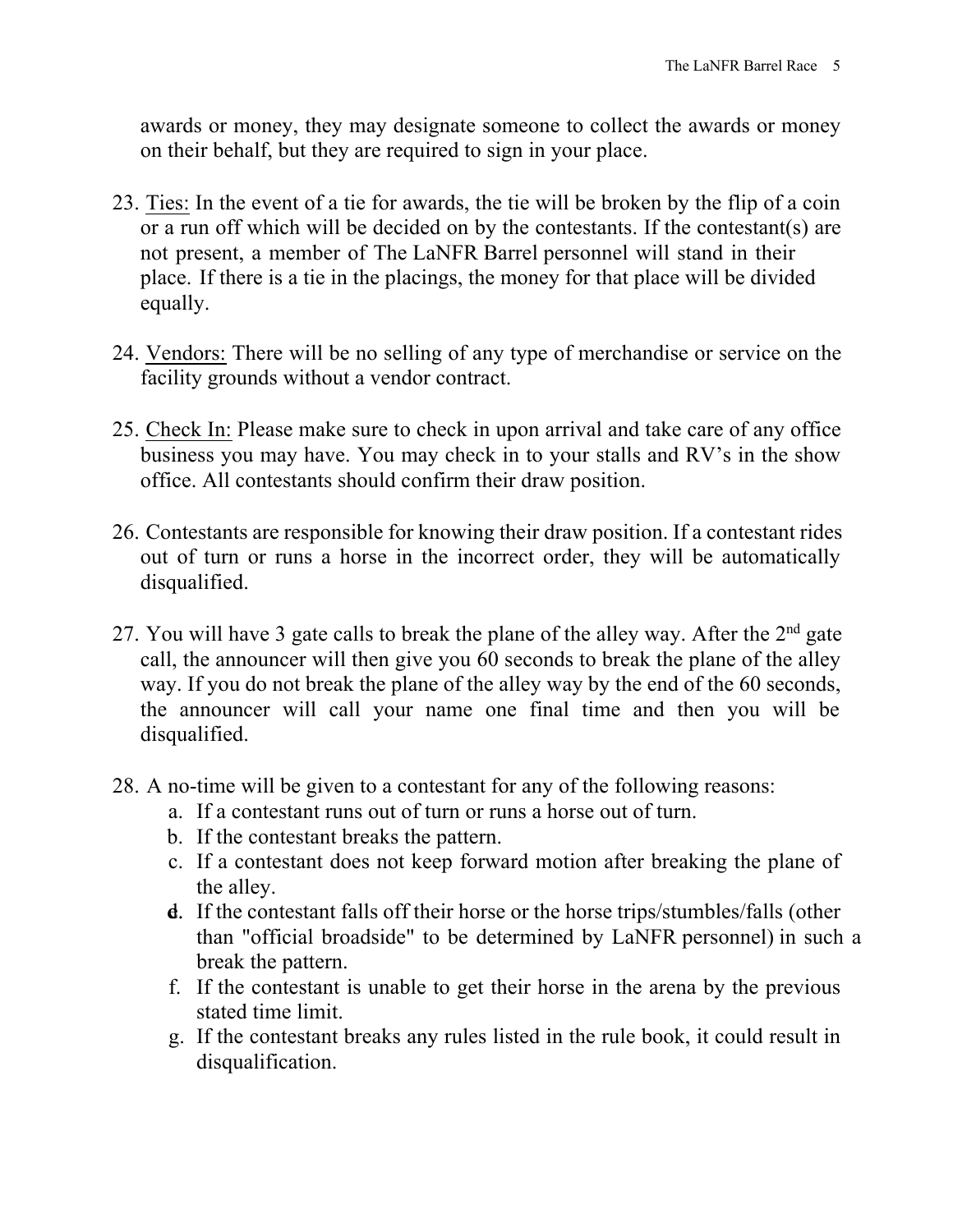- 29. No circling of barrels or training during a competition run. Once the pattern is broken, the rider may complete the run from where the pattern was broke in a timely fashion or immediately exit the arena. If the announcer or personnel have to ask you to exit the arena for said reasons, you will receive a fine of \$10 paid before your next run.
- 30. Misidentifying a horse/rider in any class will result in an automatic disqualification.
- 31. No re-runs will be given in the event of an equipment malfunction.
- 32. All horses must have a current NEGATIVE coggins test. Be prepared to show your coggins papers upon arrival if requested.
- 33. You must park in the RV spot assigned to you. If you are parked in someone else's spot, you will be asked to move.
- 34. Overnight tie outs OR pens are not allowed. Any horse found tied up overnight will be locked in a stall and will not be released until the stall has been paid for.
- 35. All stalls must be paid for per night. If you plan to stay longer than you paid for, you must come pay at the show office. Otherwise the stall will be locked.
- 36. **NO OUTSIDE SHAVINGS ALLOWED.** All shaving must be purchased on site for \$7/bag.
- 37. All contestants and their family members are expected to display good sportsmanship at all times. Inhumane treatment of any animal will not be tolerated. Anyone who excessively whips or strikes a horse anywhere on the facility grounds will be fined an undetermined amount agreed upon by The LaNFR Barrel personnel. Any contestant using an electronic device on a horse during competition will be automatically disqualified and all money will be forfeited. The LaNFR Barrel Race personnel or the facility staff reserve the right to ask you to leave.
- 38. No one other than The LaNFR Barrel Race personnel or their designee are allowed to walk up to the announcer stand. If you have any questions please see the show office.